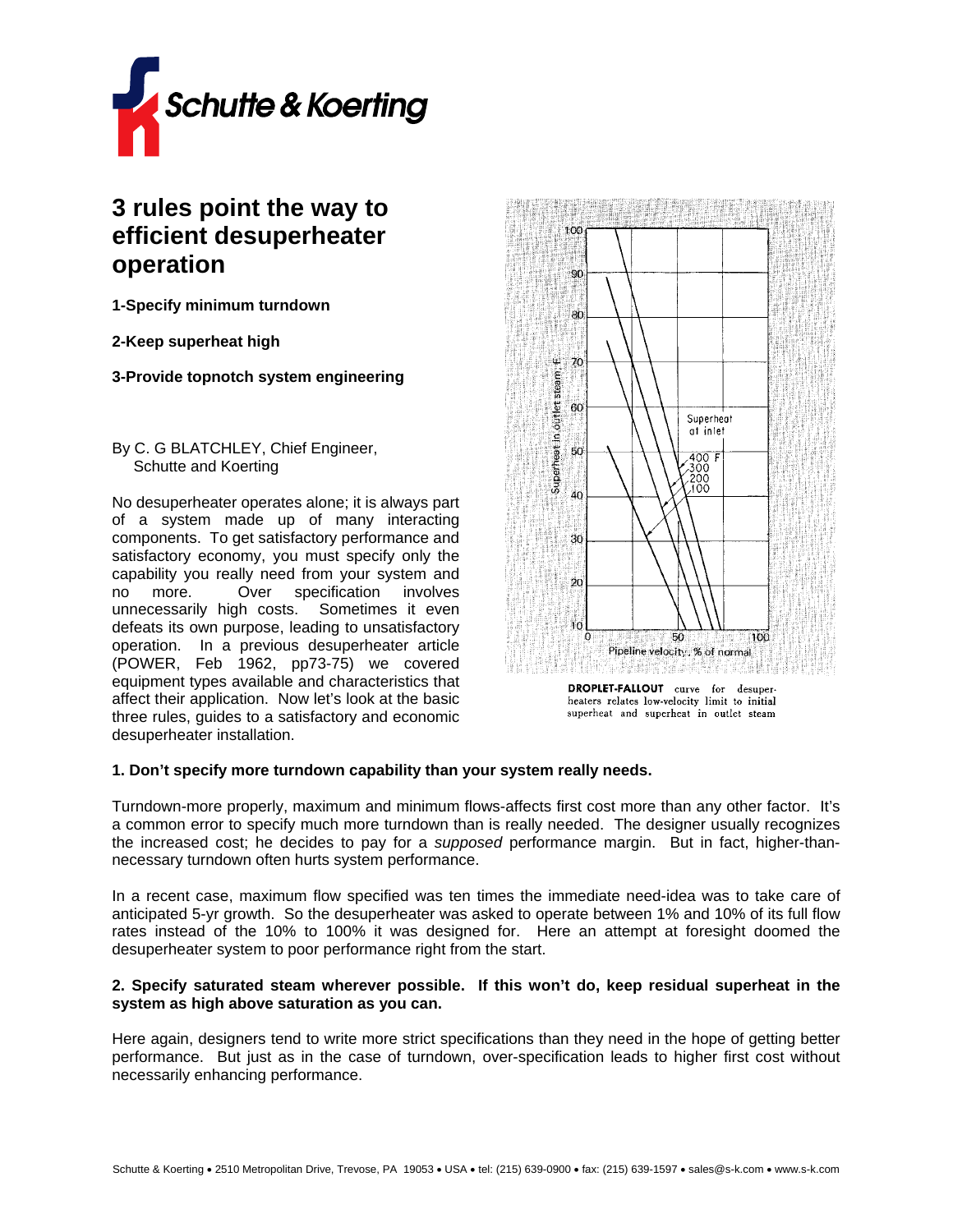Residual superheat is superheat remaining in the output steam. Amount you need generally fits into one of these groups:

- You don't need *any* residual superheat; it is entirely satisfactory for desuperheater to put out saturated steam. This is the ideal situation. It greatly reduces system costs and presents no performance difficulty. This should be your specification wherever possible.
- You don't need critical control of residual superheat. Example: if a small turbine can tolerate as much as 100F superheat, your job is to assure that there's less than 100F residual superheat and that the steam is dry. Control beyond this is not really important Here too there is no particular cost or performance problem.
- You must control residual superheat accurately. Not a problem in itself, this situation nevertheless creates the most serious of desuperheating problems-when you must control steam at a temperature close to saturation conditions. The closer to saturation, the worse the problem, for three reasons:

First a control system cannot successfully hold a temperature that is no higher above saturation than the controller's degree of sensitivity. In other words, a controller with  $\pm 5^{\circ}$ F sensitivity cannot control at 5ºF above saturation, because it can't distinguish between saturation and 5ºF above it. Eventually it allows steam temperature to drop to saturation-and that's where the trouble begins. At saturation there is no further change in steam temperature regardless of amount of desuperheating-water flow. So the controller calls for more and more water until the valve is wide open. But the controller won't be satisfied since it still believes steam temperature to be 5ºF above saturation. Controller has completely lost control of the desuperheater system.

Second, it becomes increasingly difficult to evaporate desuperheating water as temperature drops toward saturation, narrowing the difference between steam and water.

Third, research proves that water droplets tend to fall out and collect along the bottom of the pipe whenever desuperheated steam approaches saturation. Diagram, previous page shows that droplet fallout can be prevented only by increasing steam velocity more and more as desuperheated steam approaches saturation (lower part of diagram). And the situation becomes even more severe when a lot of desuperheating is being done (lower right).

This fallout phenomenon was discovered empirically. Probably it happens because lower temperature differences reduce heat-transfer rates. Each droplet must stay in suspension longer before it can evaporate, and turbulence must be sufficient to sweep saturated steam from around water droplets. So when you're operating close to saturation, steam velocity (and turbulence) have to increase to avoid fallout.

### **3. Recognize interactions between system components; specify each component in the light of overall needs.**

A desuperheater is not a single piece of equipment that succeeds or fails on its own, and nothing contributes more to unsatisfactory performance than thinking it is. Actually the desuperheater is only one - the most important, to be sure - of 12 distinct system components (listed below). So system engineering is a must. Neglect any one component and you may doom the system to failure, no matter how excellent the design and engineering application of the other eleven.

In the less serious case the finished system works all right, but individual components are greatly over specified. Example: a saturated-steam system is equipped with a temperature recorder which, of course, records the same temperature over and over again. Here is a feature that isn't needed at all. Its cost is wasted money.

When the finished station cannot perform its job, the situation is of course much more serious and immediate. Under specification of a single item can throw off the whole system. Example: a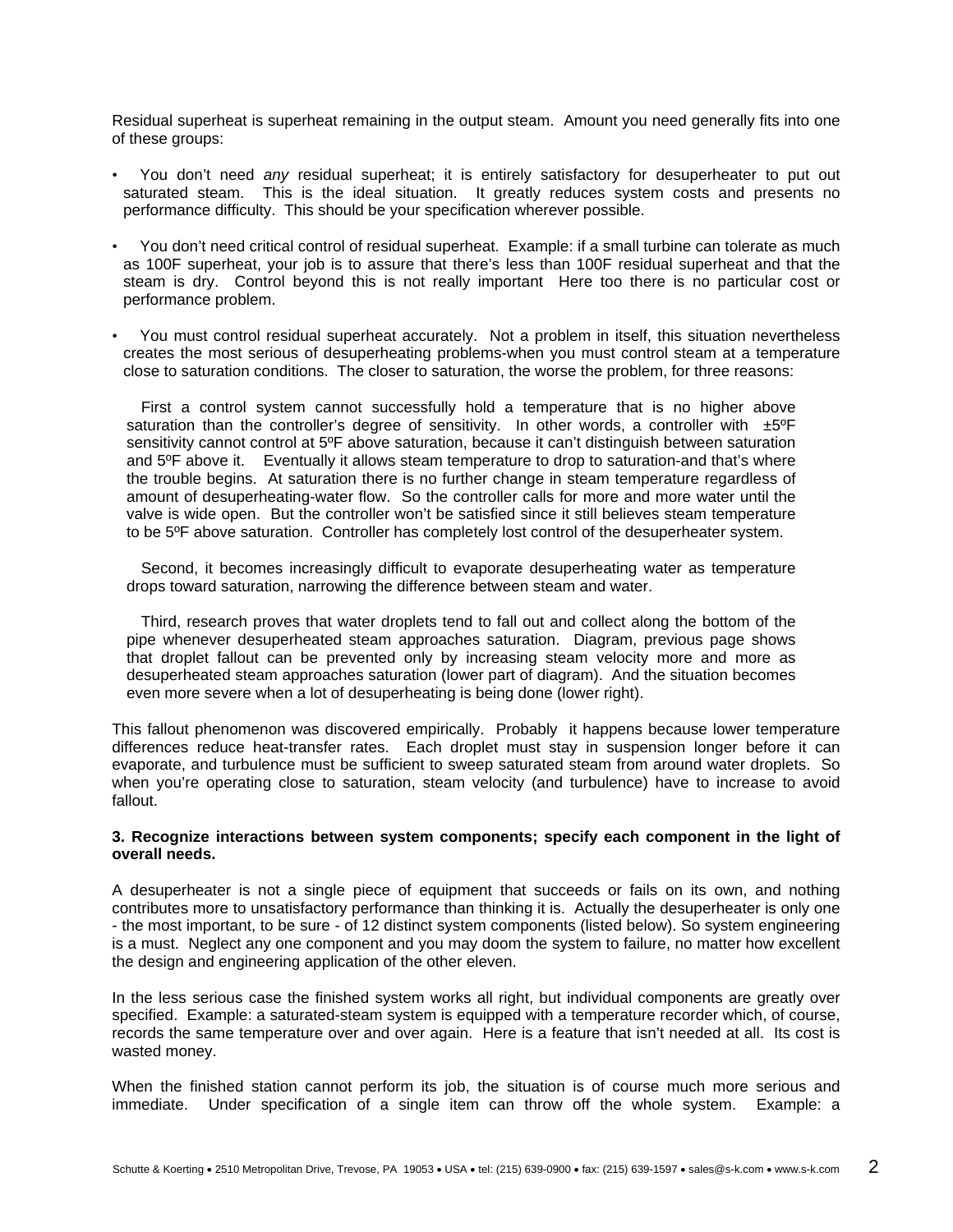desuperheating station is carefully designed for 50:1 turndown-except that its control valve has a 20:1 range. This system will never work properly.

Follow these three rules and the odds are your system will cost less in the first place and operate better.



#### **What size l-p steam line do you need?**

Use chart above to select proper l-p steam line. Enter at steam pressure and follow slanting superheatcorrection lines to l-p superheat: 42F in our example. This is point *A*. Proceed horizontally to steam flow: 50,000+5400=55,400 LB per hr. This is point *B.* Use next larger pipe size (10-in.-ID pipe in our case).

#### **How much water will your desuperheater need?**

Let's say you have 50,000 lb. per her of 300 psig 600F steam that you want to reduce to 50 psig, 340F (42F superheat).

First check the steam tables and get enthalpy at both conditions. It will come out to 1313.6 Btu per lb. for initial conditions, 1202.0 Btu per lb. after the desuperheater. Heat to be removed in the desuperheater is the difference in enthalpies: 1313.6-1202.0=111.6 Btu per lb.

Next find cooling-water enthalpy. If you plan to use 200F water, enthalpy is 168.0 Btu per lb., again from the steam tables. Be sure available water pressure equals or slightly exceeds desuperheated-steam pressure, which is 50 psig in our case.

Figure unit heat to be picked up by the water: 1202.0 -168.0 = 1034.0 Btu per lb. Needed cooling-water flow is then merely a ratio of total heats; heat given up by the steam must be absorbed by the water. In out case:  $111.6 \times 50,000 = 1034.0 \times$  lb. per hr. water flow. Needed flow come out to 5400 lb. per hr. This equals 11.2 gpm at 200F (sp. gr = 0.965).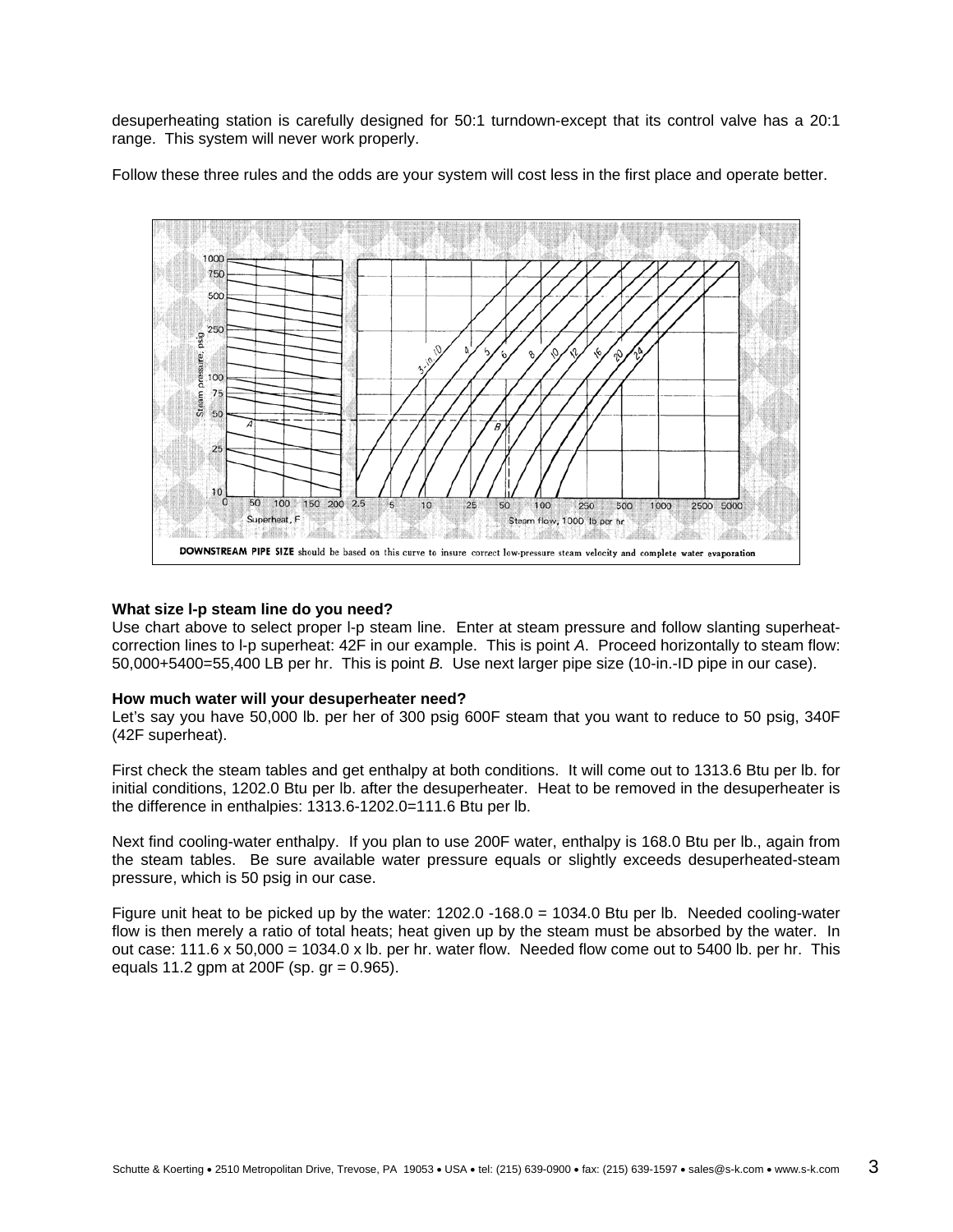

**1-Steam-pressure-reducing valve** must have a turndown somewhat greater than that of the system; it must respond to plus and minus control signals even at maximum and minimum flow rates. Most valves are selected for a useful control range of 4 to 80% of maximum flow. If greater range is needed, use two in parallel operated in sequence by the same controller. Be sure the valve is equal-percentage typeneeded for proportional control.

**2-Piping to desuperheater** should be as short as possible but long enough to reduce valve turbulencefive diameters long is a good rule of thumb. If valve and desuperheater are too close or if valve is too close to a pipe bend or other fitting, resonance may cause noise and vibration.

**3-Desuperheater designs** and their advantages and limitations were covered in POWER, Feb 1962, pp 73-75.

**4-Steam piping to sensing element** must be long enough to allow complete water evaporation ahead of the sensing element-30 ft is a good figure. Use best possible insulation over this pipe section to help prevent false temperature readings (condensation can still occur on the walls of a 100F superheated line). Measurement error can be quite large especially at low flow rates when heat lost through condensation is a high percentage of total heat in the line.

**5-Temperature-sensing element** codes usually call for a massive thermometer well, but the very mass of such a well slows down rate of heat transfer and causes a serious measurement time lag. At low flow rates the problem is worse yet; at 20 fps, for example, rate of heat transfer is only 25% as great as at 200 fps. Sometime it's sufficient to simply improve contact between thermometer bulb and well. But in the other cases a special well may be needed-perhaps an extended surface type. In very severe situations a thermocouple or resistance thermometer must be used to speed up response of the overall measuring system.

**6-Temperature transmission** is another place where time lag can be serious. Mercury filled systems are usually good up to 25 ft; beyond that, air or electric transmitters may do better.

**7-Temperature controller** must have an adjustable proportional control large enough to match response characteristics of the entire desuperheater system. Automatic reset prevents drift in control point. Rate action is seldom needed, but if it is provided, complete cutoff should be possible.

**8-Water-control valve** must have an even greater range-ability than the pressure-reducing valve (recheck item 1). Two valves may be needed to get this range-one larger and one small. Be sure overlap between valves is not too great; don't let pressure drop get to the point where it causes cavitation, damaging seat and plug. If high pressure drop can't be avoided, use a self-acting pressure-reducing valve upstream of the main control valve.